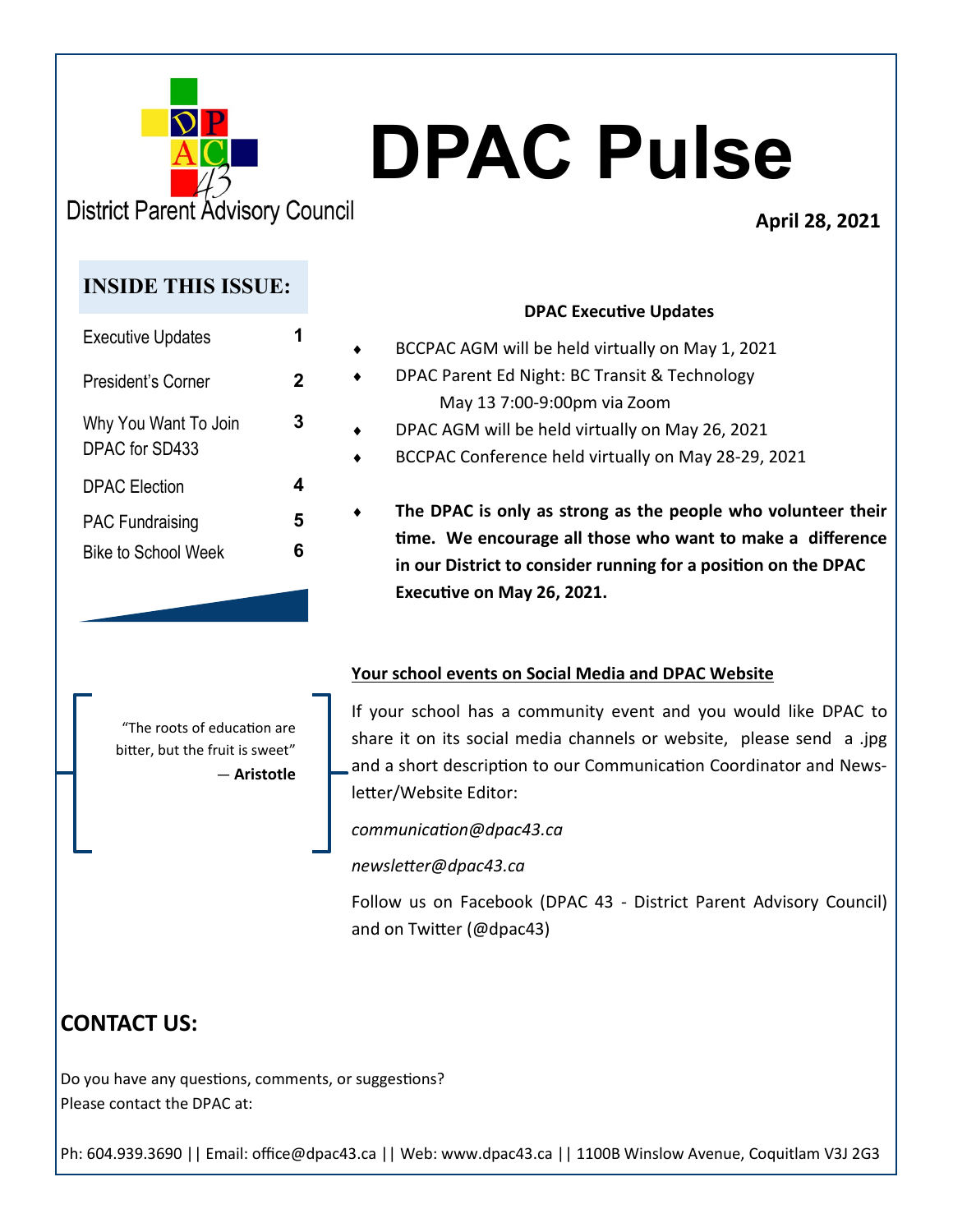

**April 28, 2021**

#### **Page 2**

#### **President's Corner, a Message from DPAC President Marvin Klassen**

In our last newsletter I noted that April presents one of the busiest months of the year for school board with the district budget meetings taking place. Understandably, this is not an easy topic for many to follow. However, the budget determines where the funds will be focused over the next school year. Of course, the majority of the budget is related to the cost of employing our teachers and staff. But within the budget there are a number of priorities that also need to be addressed.

This year DPAC43 has participated in the budget process in three meetings. The first took place early in February when we met with the Board to discuss parent concerns for the budget. The next was in mid February when we provided a written submission and oral presentation regarding our budget priorities. Finally, last week we provided a written response to the proposed 2021-22 budget followed with another oral submission and questions during the Zoom consultation meeting.

Among the issues that we've brought forth to the Board are, prioritizing timely school maintenance particularly related to classrooms that are looking dated and functioning washroom facilities, encouraging a continuation of high-level cleaning protocols into the future beyond COVID-19, training for supervising staff with respect to recognition and prevention of bullying outside the classroom and assuring PACs will not be turned to for Emergency Preparedness supplies. In addition, we've taken the position that budget cuts due to the grant funding shortfall and more than fifty percent drop in International Education revenues should not be felt within the classroom environment.

As with any budget, there are unknowns and contingencies that need to be planned for in order to meet all needs. My concern with the proposed budget for 2021-22 is not the spending for the current year, but rather the assumptions and projections respecting a quick return to normal comfort levels. The District expects that within a few years the international education revenues will return to their pre -COVID state. Given that this assumes parents around the world will be ready and willing to send their children abroad for a K-12 education after experiencing a pandemic, I would be less optimistic.

# **CONTACT US:**

Do you have any questions, comments, or suggestions? Please contact the DPAC at: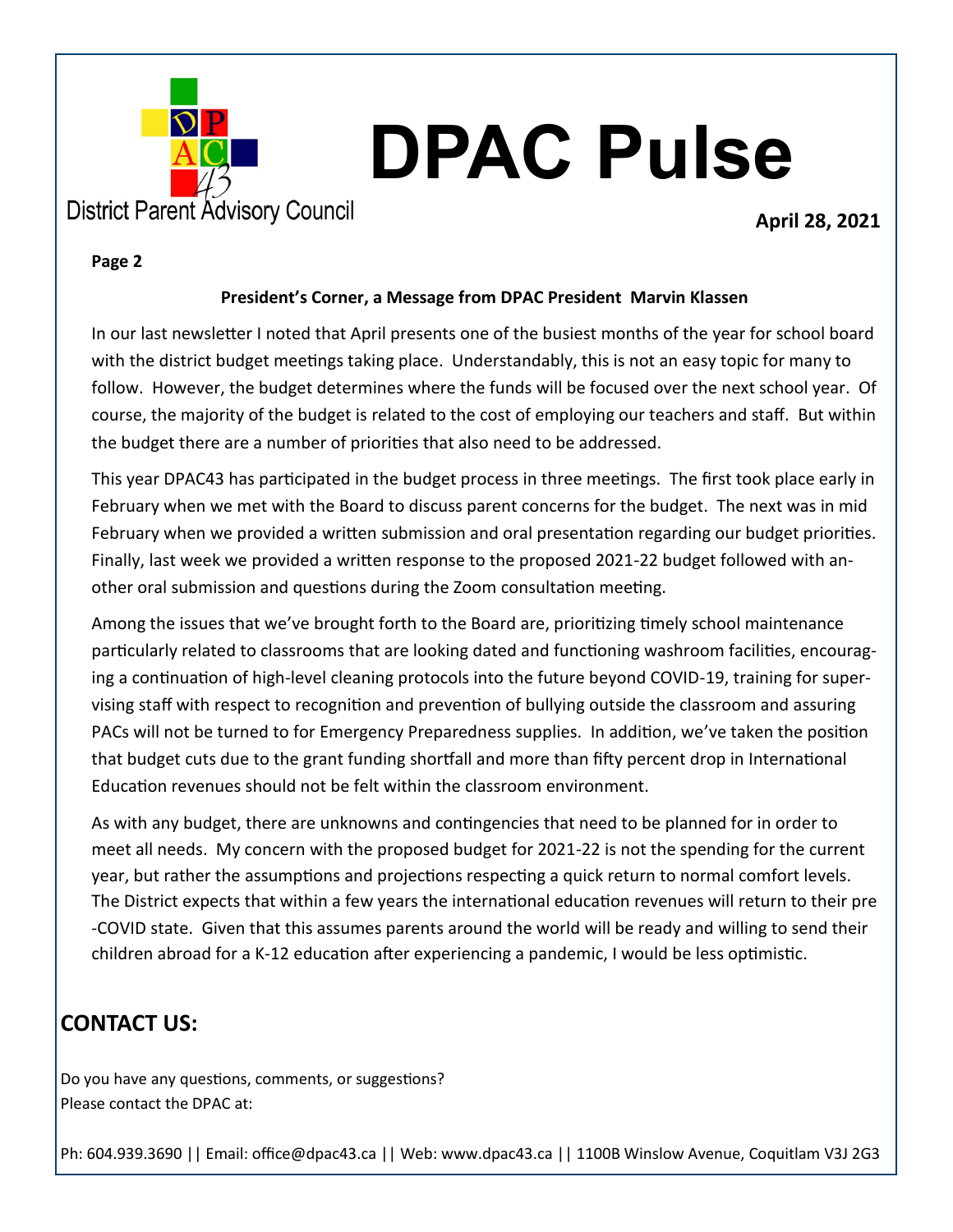

#### **April 28, 2021**

#### **Page 3**

#### **Why YOU want to join DPAC for SD43!**

I joined DPAC43 last year as Treasurer. Now, I had been going to PAC meetings for 11 years. I knew there was a DPAC but I really had no clue what they did. I figured I could just read the notes or listen to the DPAC rep for my children's schools at the monthly meeting. I've been on the executive for two schools at the same time for the last 6 years. That means 3-4 meetings per month. I'm sure you're asking yourself why would I ever want to add 1-2 more meetings to my full plate by joining DPAC?

Well, I can tell you from my experience that it has been absolutely hands down the best decision I ever made. As a member of a school PAC you get to have a say for what goes on with your school. Now as a DPAC Executive member you get to do that for the ENTIRE district! You have a say in what speakers are going to be at meetings. You get to give input on the school budget discussions and speak directly to school trustees and so much more. You can even choose to be on a committee if you want, where you get to give parent feedback directly to people that make decisions for the district. A great example is the Equity, diversity and Inclusion committee this year that launched a successful racial equity challenge. Personally, this event alone challenged me to speak more with my kids about events happening in the world.

There is so much more to DPAC than a few extra hours of my time every month. My point is you get to be a voice, you get to be heard and you get to start the change to inspire others to do the same. Seriously, take a moment and think about how you want to enhance your child's school experience and get your voice heard. Join DPAC via our elections next meeting, I promise it's worth it.

Jamie Manchester

Treasurer DPAC43

### **CONTACT US:**

Do you have any questions, comments, or suggestions? Please contact the DPAC at: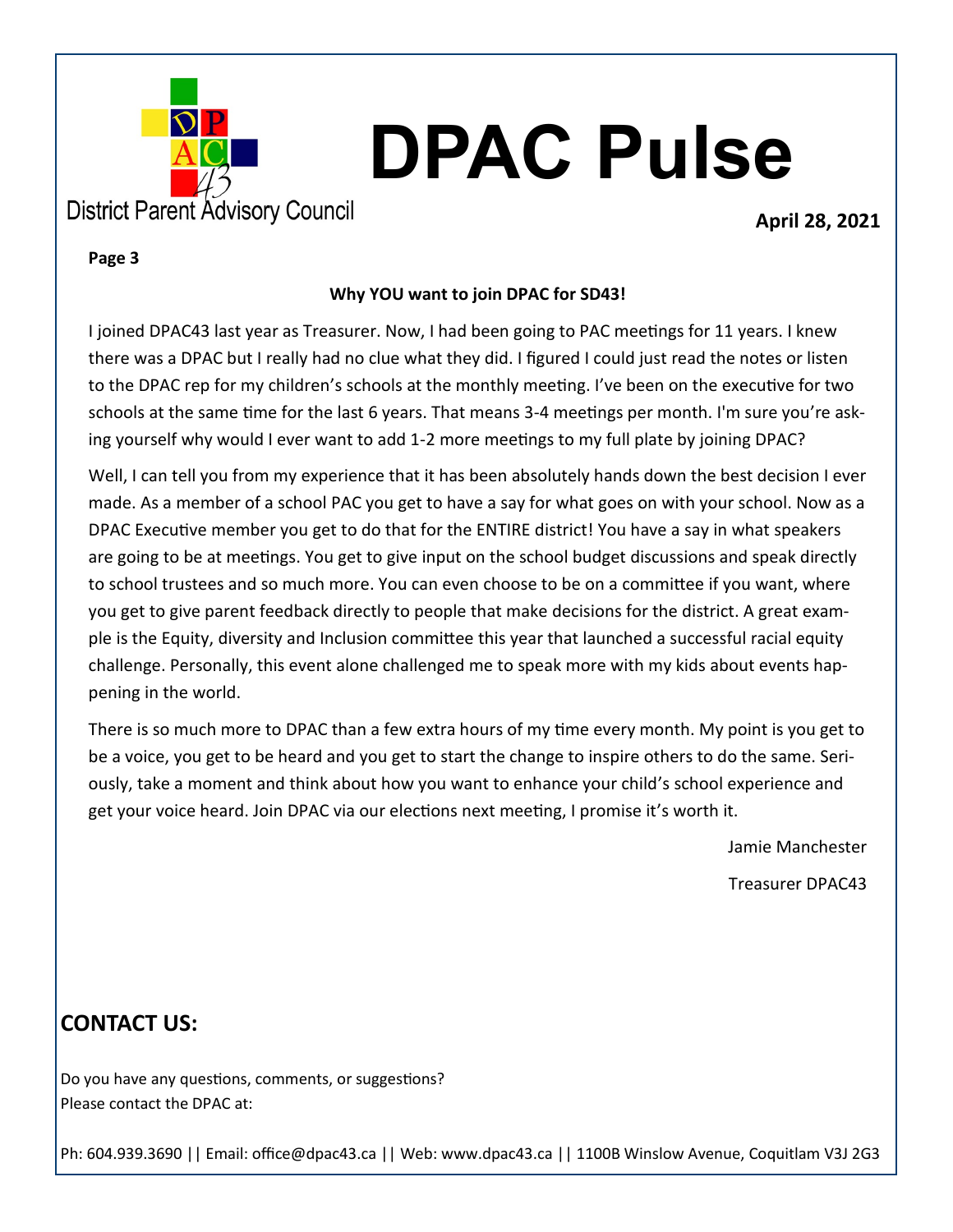#### **2021 DPAC AGM ELECTIONS**

DPAC43 is composed of 12 elected positions. The President role is a two year term while the other 11 positions are for one year. The 2021-22 year is the second year for the President's term. All other positions are up for election. Due to personal commitments and life changes, many of the positions will require new volunteers. There are plenty of opportunities to take on a task with the DPAC if you are interested. As Jamie said, "you get to be a voice, you get to be heard and you get to start the change to inspire others to do the same." If interested, contact [office@dpac43.ca](mailto:office@dpac43.ca) for a nomination form.

#### **Vice President**

Assists the President, Acts as Chair When Necessary

**Secretary** 

Takes notes at General and Executive Meetings

**Treasurer** 

Tracks finances, prepares reports, pays bills, administers payroll and CRA filings

#### **Newsletter Editor**

Prepares and Coordinates Monthly Newsletter and Updates Website

#### **Parent Education Coordinator**

Coordinates Speakers for Meetings and Parent Education Events

#### **Health & Safety Coordinator**

Monitors PAC Student Safety Concerns and Liaise with District, ICBC, Fraser Health

#### **PAC Communications Liaison**

Manages Social Media Postings, Assists with Website, Communication Lines with PACs

#### **Members at Large (4 Positions)**

Assist and Support Executive

#### **Youth Empowering Youth (YEY)**

\_\_

\_

**YEY provides programs** for your youth ages 13-18 and one open program for Children ages 8 -12. YEY is a nine-session accelerated program, run by two trained Facilitators who are passionate about helping youth. The program is offered in an online class setting that encourages student participation. Each class shares a new principle which builds upon the previous principle; ultimately helping students take accountability for their thoughts, feelings and actions; thus, moving them into a place of confidence, security and self-assurance. Upon completion of this program, youth are offered an opportunity to take on a leadership role and co-facilitate future courses to help empower more youth within their school or community. To register<https://linktr.ee/youthempoweringyouth>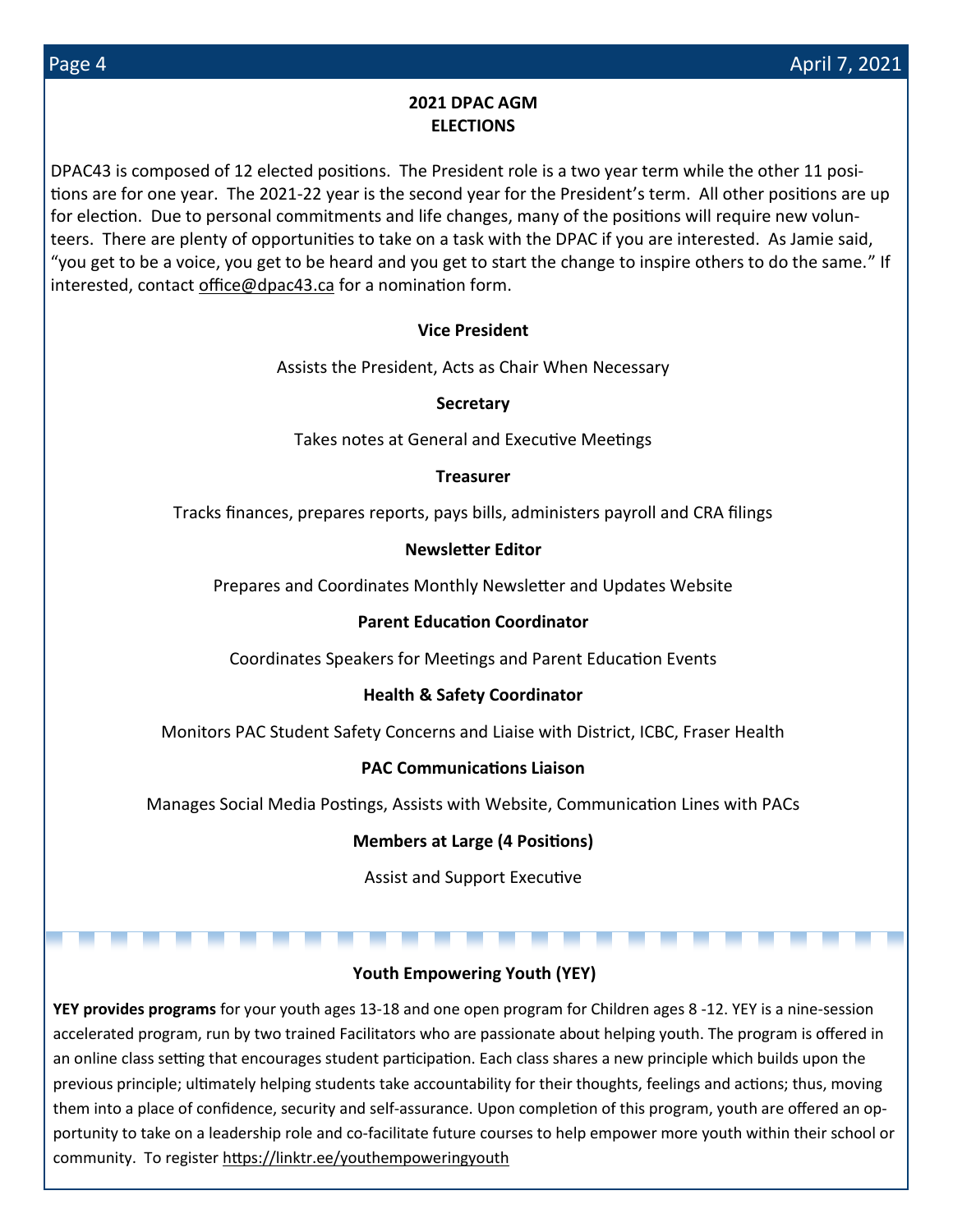

#### **April 28, 2021**

**Page 5**

#### **PAC FUNDRAISING**

#### **By Corrie Noble**

School Fundraising plays a big part in all of our schools in SD43. Here are some ways to raise funds year round:

#### **Mabel Labels, COB's Bread Dough Raiser Program, Thrifty Foods Smile Card Program,**

#### **Port Moody Liquor Store (St. John's Street) and Express Bottle Return**

Other vendors / businesses that schools use in our district are:

**Growing Smiles Fundraising** - Poinsettia Sales, Hanging Baskets and Bedding Plants

**Make it Sow** - Plant Seed Fundraiser

**Global Coffee Fundraising** - Whole Bean Coffee

**Purdy's Chocolate** - Christmas & Easter are the popular times, they have their Fundraiser Bar

**Neufeld Farms, TCBY Yogurt, ECO Living Club, Kernels Popcorn**

Gift Cards from Local Merchants - **Panago Pizza, Meridian Meats, Gabi & Jules, Rocky Point**

#### **Ice Cream**

Something new this year that a number of schools have done is to approach a local restaurant (**Me & Ed's, That Place Pasta, Finnati Pizzaria** to name a few) and set up a night for parents to place an order and the business gives 15 - 20% of sales back to the PAC. This is a great opportunity for our parent community to help and support a local business and build a great community relationship. There are other ideas like **First Aid Kits, Home Safety Equipment, Arts** just to name a few. One thing to remember when planning a fundraiser is to let the community know the reason for raising funds. Whether it's going towards Technology, Sports Equipment, Arts, etc, parents always like to know. If your school has an idea that is not listed or would like more information please reach out to me at **[member2@dpac43.ca](mailto:member2@dpac43.ca)**

Corrie Noble

Member at Large

### **CONTACT US:**

Do you have any questions, comments, or suggestions? Please contact the DPAC at: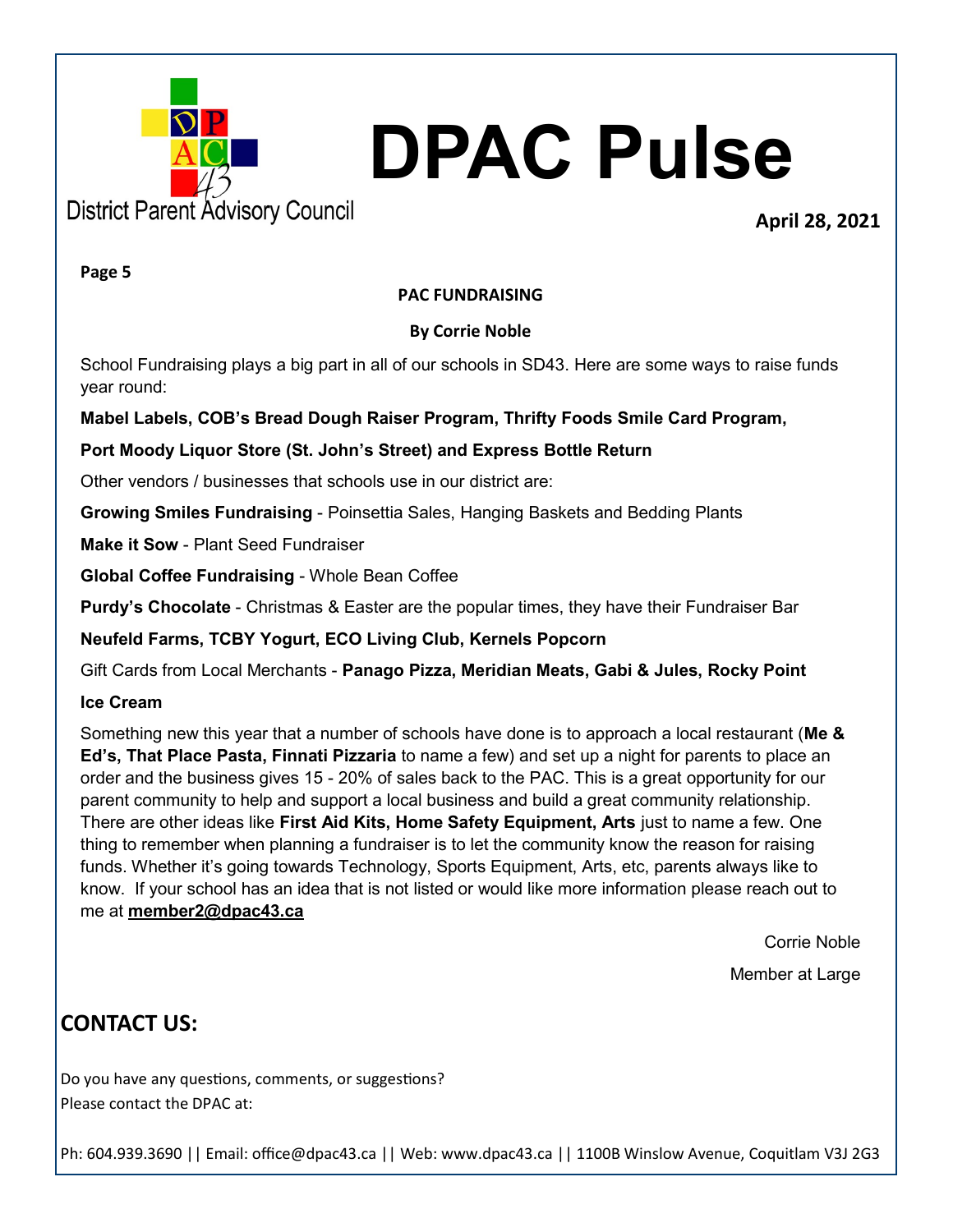#### **Bike to School Week**

Registration for HUB Cycling's annual [Bike to School Week](https://bikehub.ca/bike-to-school/bike-to-school-week) is now open!

Bike to School Week is an annual celebration where students of all ages are encouraged to bike, roll, or walk to school. The event includes the third annual [Bike Reels](https://bikehub.ca/bikereels) student video contest, where students are encouraged to film a 60-90 second film. It is taking place from **May 31st to June 4th, 2021**. Over 120 schools take part in a typical year across Metro Vancouver, with over 11,000 riders, 33,000 bike trips, and 16,000 other active travel trips. We receive 20+ creative, thoughtful Bike Reels submissions.

#### **Why do schools register?**

- We provide the tools for the schools to run the event.
- Our [Bike to School Week Guide](https://bikehub.ca/sites/default/files/imce/bike_to_school_week_guide_-2021.pdf) provides lesson plans for schools, activity ideas, and strategies for inclusion.
- Access to our third annual [Bike Reels student video contest.](https://bikehub.ca/bikereels)
- Incentives for schools such as prizes for top number of trips and top number of riders.

• Increased active travel to and from school is associated with positive environmental, social, and safety benefits for students of all ages. Find out more information on our [website.](https://bikehub.ca/bike-to-school/bike-to-school-week)



Next DPAC Meeting is our Annual General Meeting

May 26th, 2021

*"A person who won't read has no advantage over one who can't read" ― Mark Twain*